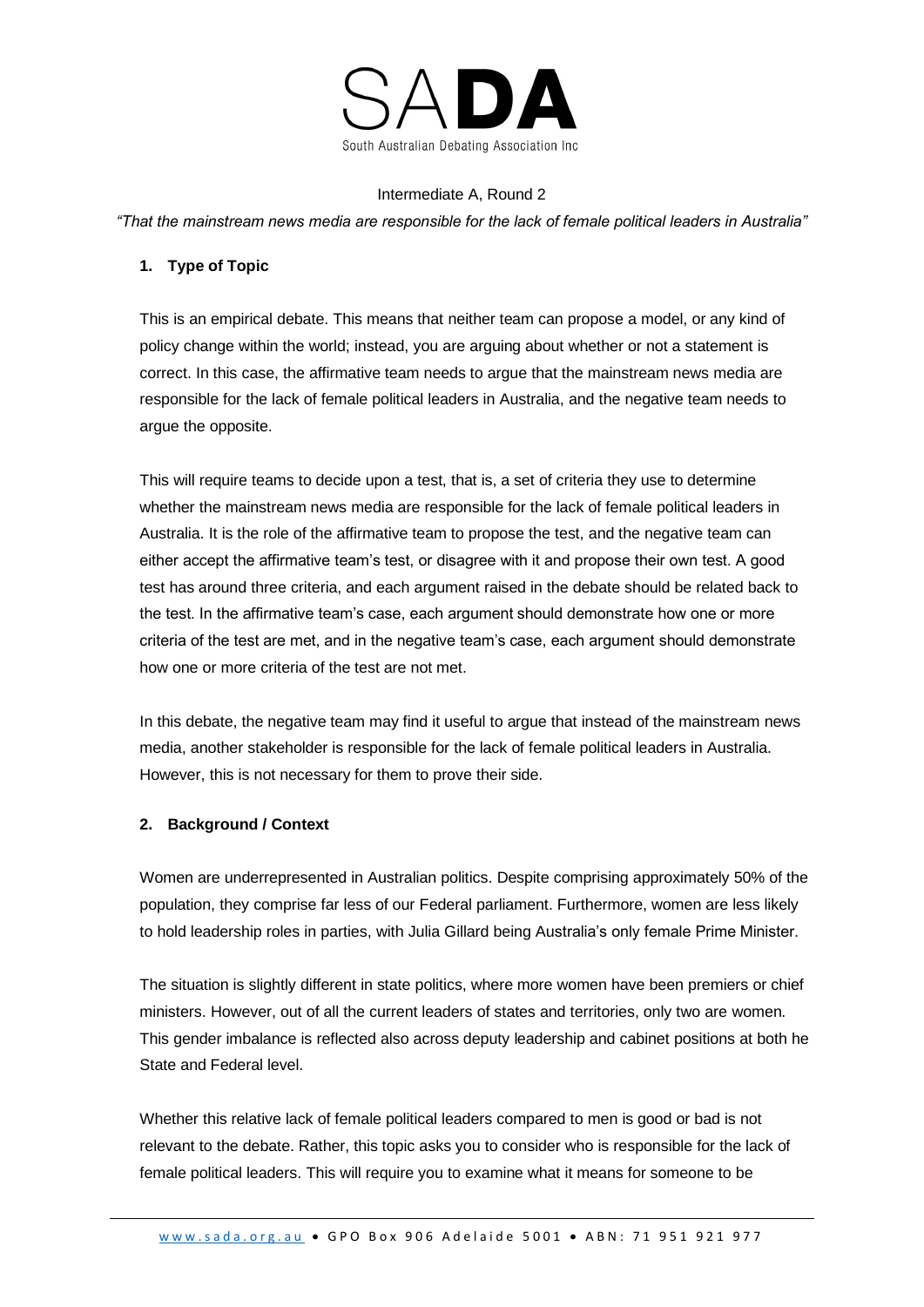responsible for something and devise an appropriate test for this. It will also require you to examine what factors and processes contribute to the gender composition of parliament, and how these different factors may be influenced by various stakeholders including the mainstream news media. To engage in this process, teams would benefit from considering the questions below.

## **3. Specific Questions for consideration**

- How are members of parliament chosen?
	- o What is preselection?
	- $\circ$  What role does preselection have in determining the gender composition of the parliament?
- How are leaders of political parties chosen?
	- o What is a leadership spill?
- Is there any difference between the gender make up of members of different parties?
	- o What relevance does this have to the topic?
- What is the mainstream news media?
- What role does the mainstream news media play in politics and elections?
	- $\circ$  Does it influence the decisions of the major parties in any way? If so, can you find examples of this?
- How does news coverage of potential female leaders compare to that of potential male leaders?
	- o It may be useful to examine the coverage of Julia Gillard's leadership spill and the coverage of Julie Bishop during the most recent Coalition leadership spill that led to Scott Morrison becoming leader of the Liberal party
- What barriers do women face in politics?
	- How do these differ to those faced by men?
- What other groups, organisations, stakeholders etc. could be responsible for the lack of female political leaders in Australian politics?
	- o Are they more or less responsible than the mainstream news media?
	- o It may be useful to consider voters, "rank and file" party members, members of parliament and the interactions between all these groups
- What makes someone responsible for something?

# **Tips from the adjudicators**



Points of information were generally were dealt with in the first round. However, adjudicators did notice a few places in which students could improve: